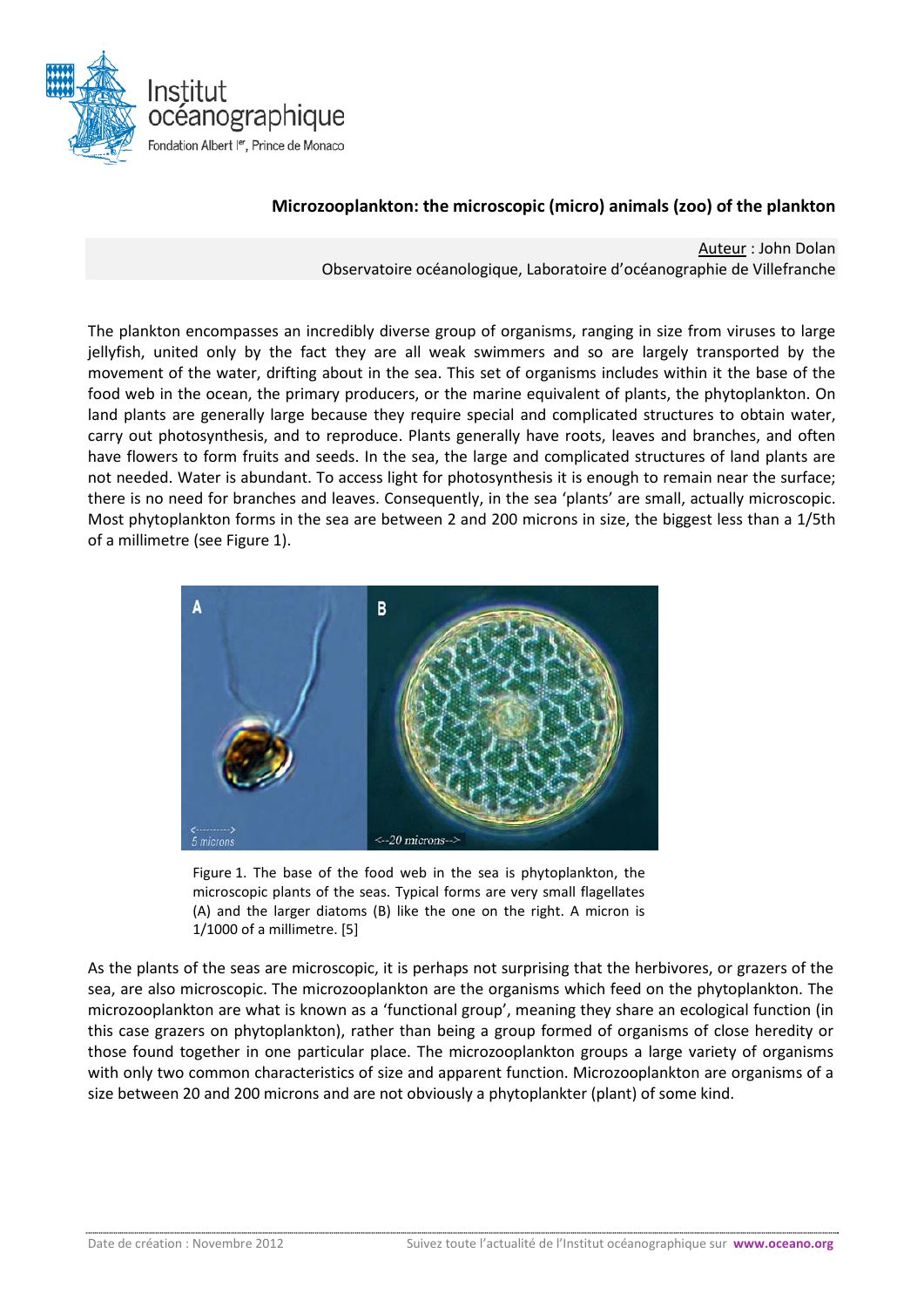

The grazing of microzooplankton is thought to be about 2/3 of the all phytoplankton produced each day. How much phytoplankton is produced in the sea? The volume of phytoplankton produced each day if molded into a single board would form a board 8 cm thick x 30 cm wide and as long as the distance from Earth to the Moon. The grazing of microzooplankton so closely matches the growth of phytoplankton that concentrations of the latter vary relatively little and phytoplankton do not usually accumulate with time. Microzooplankton are themselves grazed on by larger zooplankton such as small crustaceans, typically copepods, krill, and even larval fish.

Most species of the microzooplankton are single cell organisms called "protists". They are many very different kinds of protists in the microzooplankton. While they are all small and single celled, most are no more closely related to one another than a human is to a house fly and this is evident from the variety of morphologies (see Figure 2). Most species have a characteristic way of capturing their food using, for example, filtering or sticky appendages or attaching feeding tubes. Many can consume prey as large or larger than themselves. The use of new genetic techniques has shown that there may be many more species than those we distinguish based on differences in size, shape and structures.



Figure 2. Microzooplankton groups protist organisms of very different morphologies. Major groups are dinoflagellates (A & D), ciliates (B, F, G & I), and different types of radiolarians (E & H) and acantharians (C). What they have in common is that all are 50-200 microns in size and all feed on phytoplankton and small other organisms, including other microzooplankton. [5]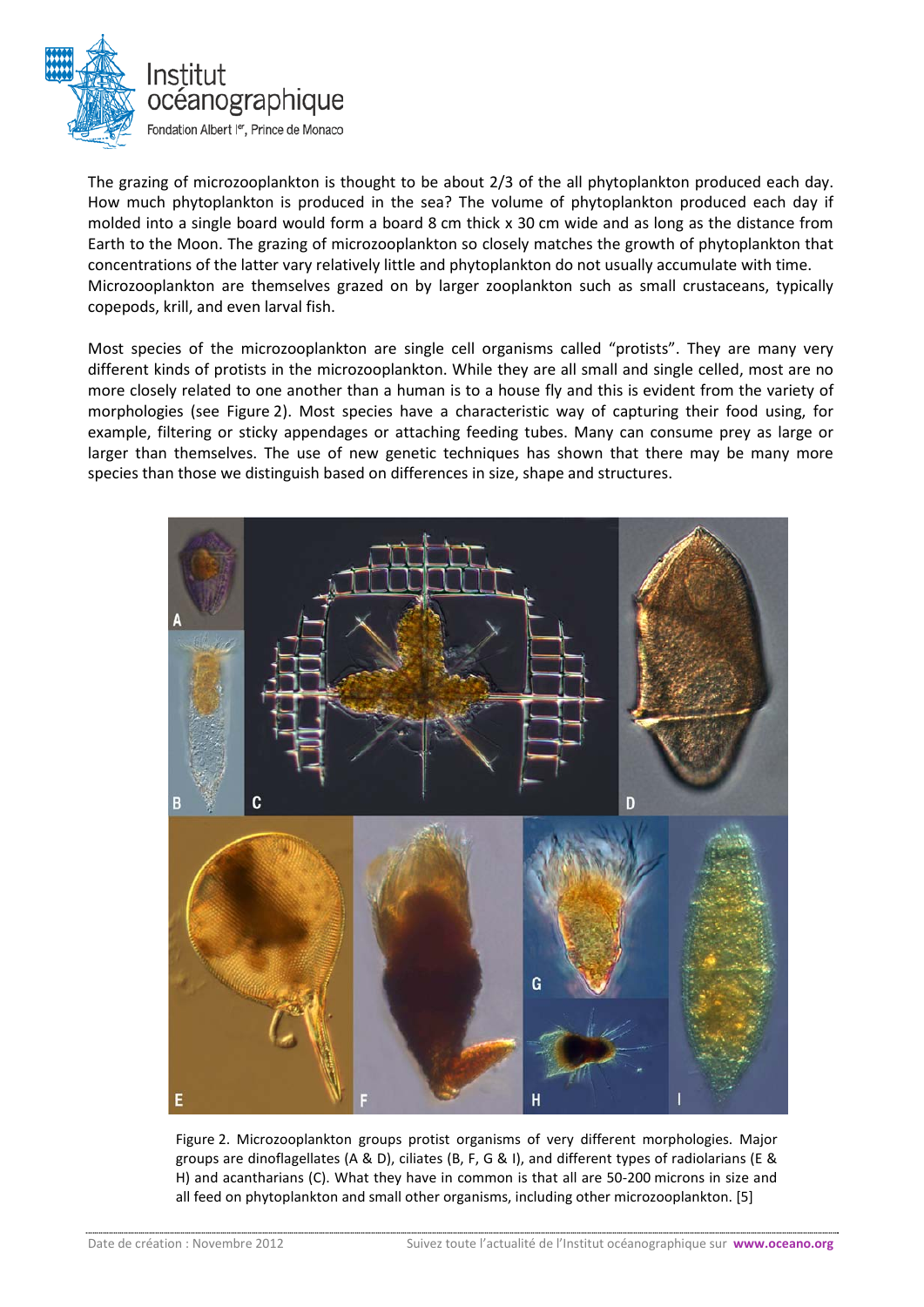

There are two groups which account for most of the individuals of the microzooplankton and probably most of the grazing in the plankton: ciliates and dinoflagellates. Commonly they occur in concentrations of about 2000 per litre of seawater. Like other protists, they reproduce by division. Ciliates can divide once every 8 hours while dinoflagellates rarely divide more often than once a day. They do not usually form dense populations because they are themselves preyed on by other planktonic organisms.

In the microzooplankton, many species are known to practice 'mixotrophy' – meaning that they have alternative ways of feeding themselves. These organisms can profit from both photosynthesis (like a phytoplankter) and grazing (like a herbivore) at the same time. Some eat phytoplankton but do not digest all of it, they keep the chloroplasts, the part of the phytoplankton responsible for photosynthesis and thereby become themselves part animal and part plant. Others are found always with 'symbionts' algal cells which live inside them or attached to the cell. There are even 'phytoplankton' which occasionally eat microzooplankton to obtain nutrients or eat other phytoplankton to obtain their chloroplasts (see Figure 3).



Figure 3. Mixotrophy and symbiosis are very common in the microzooplankton and some phytoplankton occasionally eat microzooplankton. A & B show a microzooplankton species which carries small algae attached on the outside – A is a view using normal light and B using ultraviolet light which makes the cell appear blue and reveals the orange pigment of symbiotic algae. C & D show a species classified as phytoplankter – C is view using normal light and D using ultraviolet light revealing its abundant chlorophyll as red spots and the orange remains of a ciliate which it ate. [5]

In summary, microzooplankton fufill a simple function in the sea as the first link in the food web, consuming most of the primary production in the world ocean each day. However this simple role is played by a group of very diverse organisms which use a wide range of individual strategies and structures.